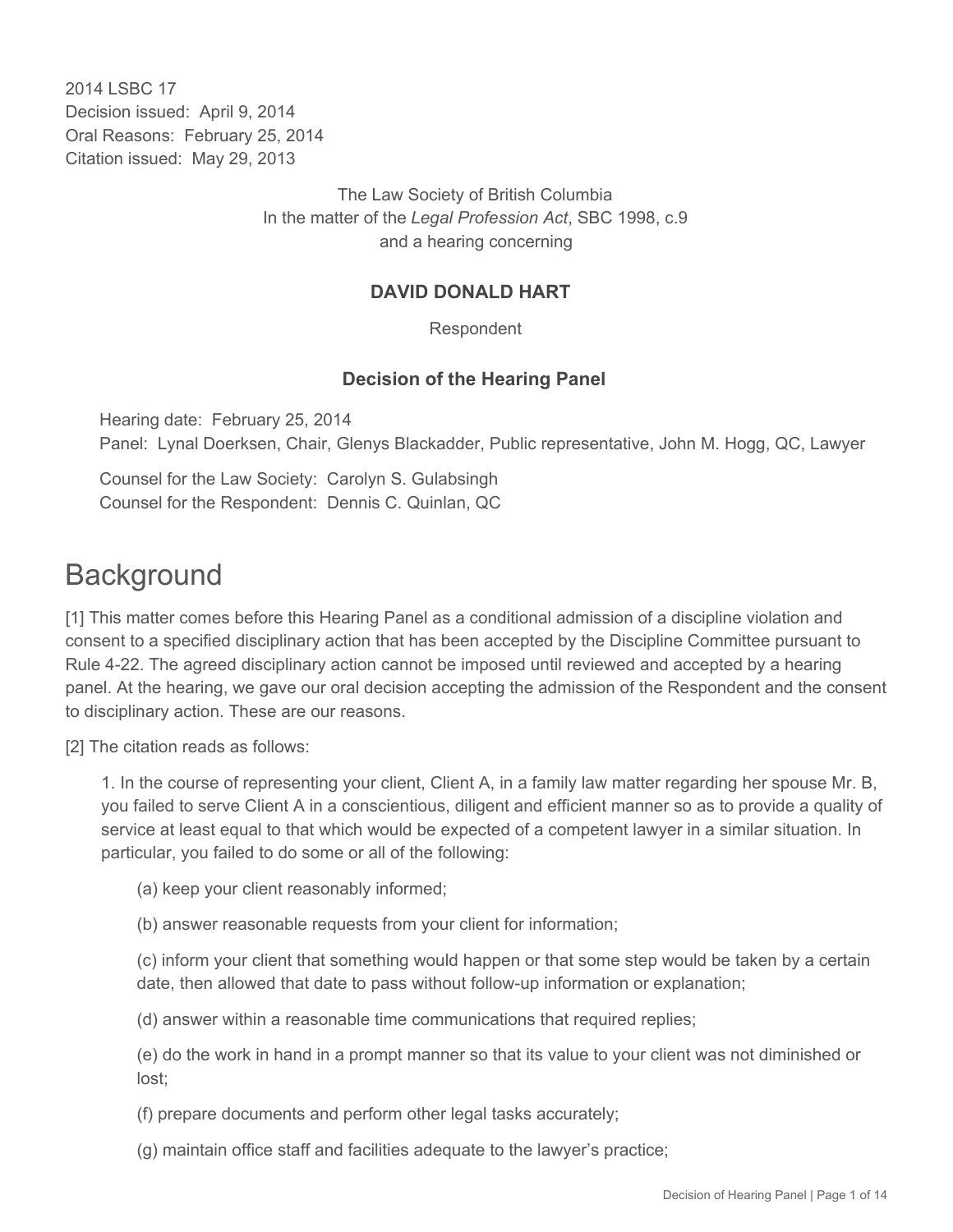(h) disclose all relevant information to the client, and candidly advise the client about the position of a matter, whether such disclosure or advice might reveal neglect or error; and

(i) make all reasonable efforts to provide prompt service to your client;

contrary to Chapter 3, Rules 3 and 5 of the *Professional Conduct Handbook* then in force.

This conduct constitutes professional misconduct, pursuant to section 38 of the *Legal Profession Act*.

[3] Pursuant to Rule 4-30 we determined that service of the citation was made upon the Respondent as admitted by the Respondent in the Agreed Statement of Facts.

[4] In a written letter to the Chair of the Discipline Committee dated January 2, 2014, the Respondent admits to professional misconduct as set out in the citation in sub-paragraphs 1(a), (b), (c), (d), (g), (h) and (i) and to the following disciplinary action:

- (a) a fine in the amount of \$7,500 payable by April 30, 2014; and
- (b) costs in the amount of \$1,000 payable by April 30, 2014.

## **AGREED FACTS**

[5] David Donald Hart was admitted to the Law Society of British Columbia on May 15, 1961 and maintains a full-time family law practice. Since 1998 Mr. Hart has been an associate counsel in a law firm.

[6] On or about September 9, 2009, Mr. Hart was retained by Client A to act for her in respect of issues arising from Client A's separation from her husband, Mr. B.

[7] On September 22, 2009, Mr. Hart filed a Writ of Summons and Statement of Claim on Client A's behalf in the New Westminster Registry, seeking a divorce and corollary relief.

[8] By letter dated October 28, 2009, Mr. Hart advised Client A that a Judicial Case Conference ("JCC") had been scheduled for January 8, 2010.

[9] On or about November 18, 2009, Client A's family residence was sold and the net sale proceeds of \$45,073.64 were placed in Mr. Hart's trust account.

[10] On January 5, 2010, Mr. Hart's paralegal, Paralegal C provided the JCC Summary to Client A by email for her review and comment.

[11] On January 8, 2010, Client A and Mr. B attended a JCC with their respective counsel. Mr. B was represented by Lawyer D.

[12] On January 13, 2010, Mr. Hart wrote to Client A to report the outcome of the JCC and to advise that his paralegal would contact her to work with her on the unresolved issues, which were listed in Mr. Hart's letter. One of the unresolved issues was the amount to be paid by each party toward the cost of the parties' son's schooling.

[13] Mr. Hart provided his paralegal with a copy of his January 13, 2010 letter to Client A and instructed her to work with Client A to obtain some documents and information regarding Client A's outstanding claims.

[14] On January 19, 2010, Lawyer D wrote to Mr. Hart by email and enclosed a letter from the parties' son's school detailing the schooling costs. Lawyer D advised that his client would pay a portion of the schooling costs directly to the school. Mr. Hart forwarded this letter to his paralegal and instructed her to provide a copy to Client A for her comment and response.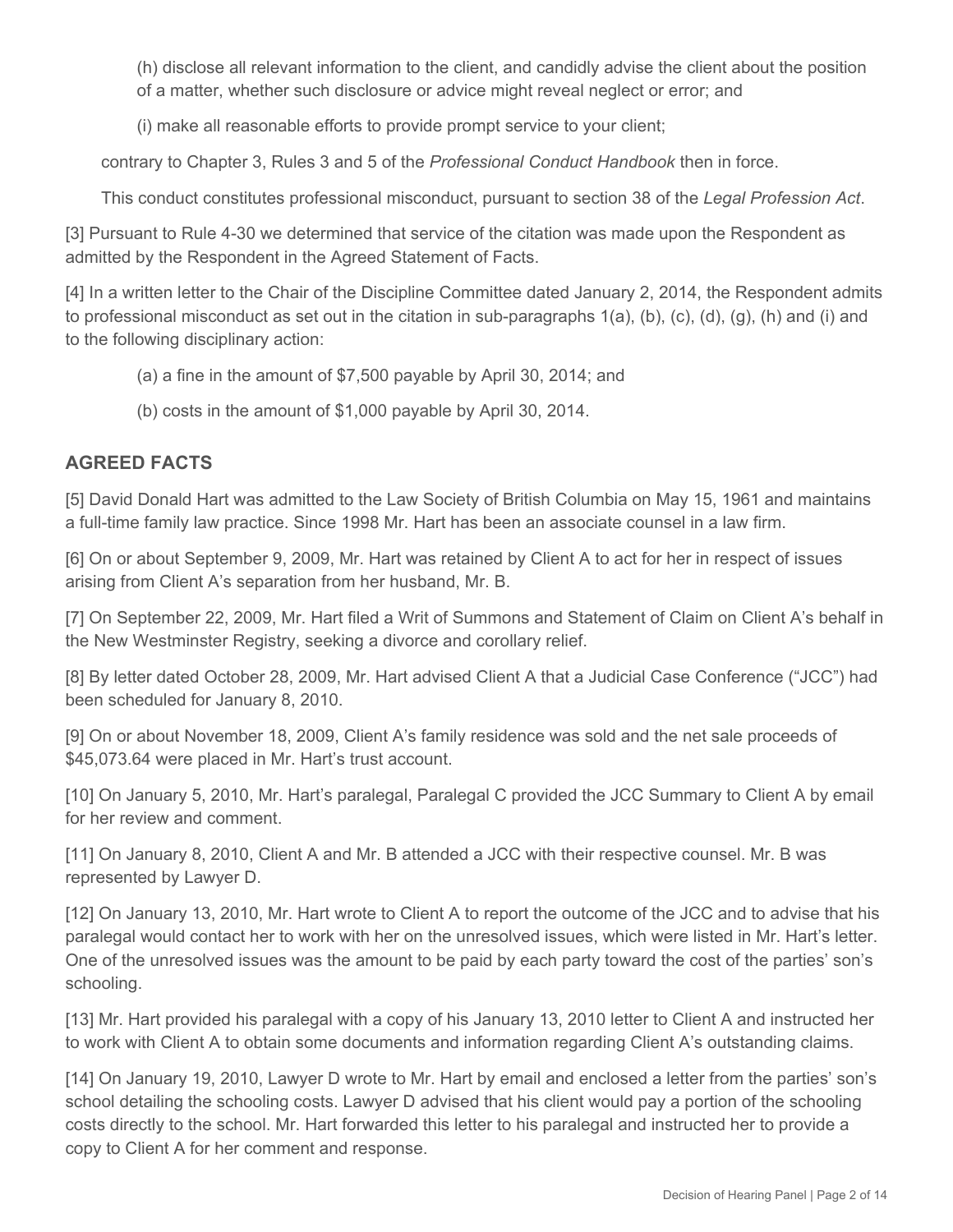[15] On January 20, 2010, Mr. Hart's legal assistant, Legal Assistant E, forwarded to Client A the correspondence exchanged between Mr. Hart and Lawyer D following the JCC in respect to lists of documents.

[16] On March 12, 2010, the order made on January 8, 2010 at the JCC was entered.

[17] On March 29, 2010, Lawyer D wrote to Mr. Hart about the parties' son's schooling costs and arrears of child support that may be owed:

I believe we have determined the cost for the Montessori school. Please inform me if your client is not in agreement with that position.

With respect to the issue of any arrears of section 7 expenses, at court you informed me Client A would be preparing a detailed calculation of any arrears she believes are owing by Mr. B. It has been 80 days since the Judicial Case Conference and I still await Client A's detailed calculation.

[18] On March 31, 2010, Mr. Hart instructed his paralegal to follow up with Client A regarding the issues raised in Lawyer D's letter dated March 29, 2010 by asking his secretary, Secretary F, to email Paralegal C with his instructions.

[19] On April 29, 2010, Lawyer D wrote to Mr. Hart again and stated:

May I please have a reply to my letter of March 29, 2010. Your client's response is taking far too long in coming. This matter needs to be resolved.

[20] On May 10, 2010, Paralegal C provided Client A with a first draft of a letter in response to Lawyer D's April 29, 2010 and March 29, 2010 letters. Client A emailed Paralegal C back the same day.

[21] On May 17, 2010, after Paralegal C consulted with Client A to obtain clarity on some of the issues in the letter to Lawyer D, Mr. Hart sent a letter to Lawyer D in response to his April 29, 2010 and March 29, 2010 letters.

[22] On June 3, 2010, Mr. Hart wrote to Lawyer D and asked for a response to his May 17, 2010 letter.

[23] On July 14, 2010, Lawyer D responded to Mr. Hart's May 17, 2010 letter. Secretary F emailed Client A on July 16, 2010 and provided her with a copy of the letter. In a separate email, Secretary F asked Client A to provide her comments on the letter to Paralegal C.

[24] On July 26, 2010, Client A sent Paralegal C and Secretary F duplicate emails with her comments in response to Lawyer D's July 14, 2010 letter. Paralegal C says she did not receive this email until Client A resent it on August 13, 2010.

[25] On July 28, 2010, Paralegal C emailed Mr. Hart and Legal Assistant E and asked if either of them had heard from Client A.

[26] On August 11, 2010, Client A emailed Paralegal C and asked for an update on her file.

[27] On August 13, 2010, Paralegal C contacted Client A by email and advised:

I have reviewed your file and cannot see that we have received a response from you with respect to Lawyer D's letter of July 14, 2010. If you have provided a response could you please re-send it to me. Thank-you.

[28] Client A replied to Paralegal C's August 13, 2010 email the same day. In her email reply, Client A noted that she previously provided her response and commentary to Paralegal C on July 26, 2010. Paralegal C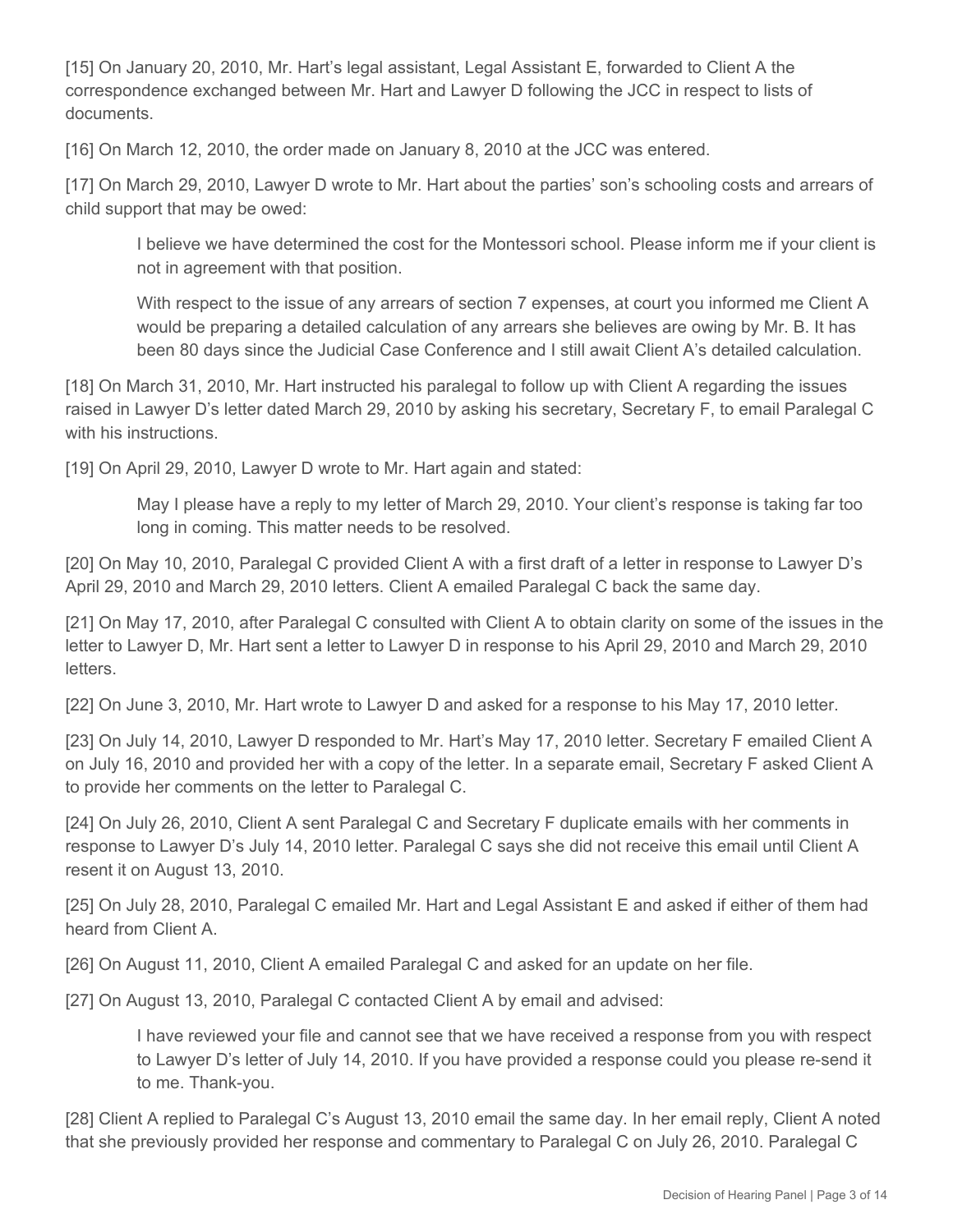forwarded Client A's email to Mr. Hart, and stated that Client A said she previously sent it but Paralegal C had no record of receiving it.

[29] On August 23, 2010, Client A emailed Paralegal C and asked for an update. Mr. Hart and his staff did not reply to this email.

[30] On August 25, 2010, Client A telephoned Mr. Hart's office and spoke with Legal Assistant E. After their conversation, Legal Assistant E reported the conversation by email to Mr. Hart and Paralegal C:

Legal Assistant  $E - Aug 25 10 - 1:48PM - phone call from client asking for status of where we are$ at exactly. Nothing has happened for a year and she has spent so much money. She would like to proceed with matters herself except the financial issues. We are to advise her what is left to do and she'll see what matters she can handle on her own. She has also not received, although requested on numerous occasions, the JCC Order. I emailed it to her.

Client is not happy!

As stated in her email, Legal Assistant E sent Client A a copy of the JCC Order on August 25, 2010 by email.

[31] On August 31, 2010, Client A emailed Mr. Hart and said:

Mr. Hart

I wish to express my disappointment by the lack of services and professionalism that has been demonstrated by several members of your team. My repeated requests for the Court Order from the Jan 2010 JCC were ignored until Aug 25 2010. I then received a statement dated August 19 2010 for "services rendered." From my perspective, there were no "services rendered" and it appears I was billed for asking for updates on a file that should have been concluded months ago. In short, I am contesting this bill.

When I initially retained you, you told me the matter would be concluded in 4-6 weeks and would cost \$5000 with change in my jeans. I have now paid thousands of dollars and am not much further ahead than I was a year ago. You had also told me Lawyer D always settles which he has yet to do and I have not seen you arguing my position.

I have repeatedly forwarded my direction that continues to be disregarded, which is completely unacceptable and results in nothing more than additional fees. I expected a higher level of professionalism from an organization with your reputation.

Regards

[32] On September 7, 2010, Client A phoned Legal Assistant E. Legal Assistant E relayed the content of their conversation to Mr. Hart and Paralegal C by email the same day. Legal Assistant E's email said:

Legal Assistant E – Sep 7 10 – 1:21PM – voicemail message from Client A indicating it looks like David doesn't want to represent her anymore – when can she pick up her monies from trust.

I see that there is about \$45,000 in trust to be held pending court order.

Did you speak with her David? I don't see a letter or email going out to her to give her this assumption.

[33] On September 9, 2010, Paralegal C emailed Mr. Hart. In the email she wrote: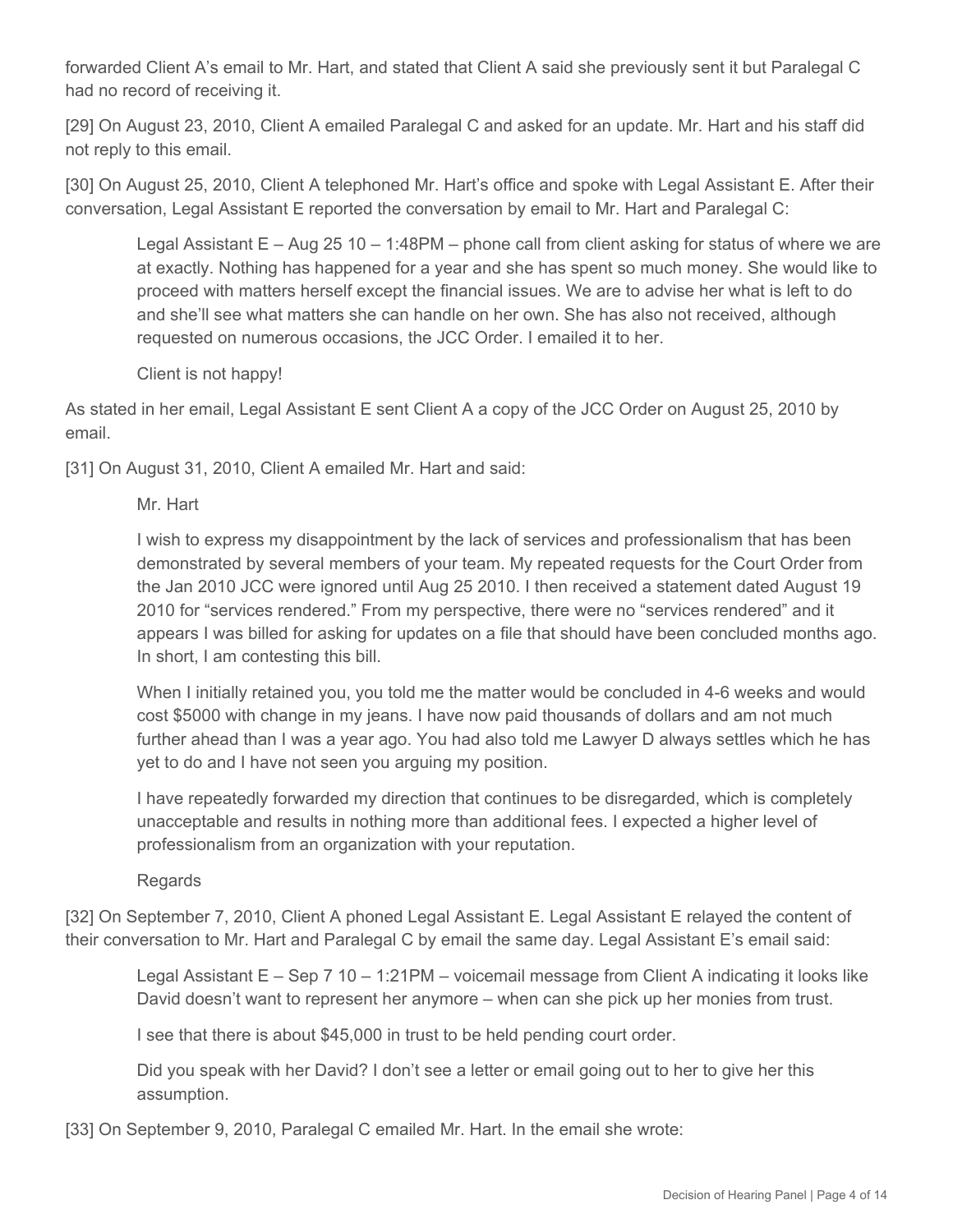David, after discussing this file with you on Tuesday the 7th, I phoned Client A and left a long apology, advising we were short-staffed, I was away for two weeks, I'm back and have met with you, asking her to contact me and advise whether it is okay for us to proceed on her behalf. I haven't received a reply. What should we do now?

....

Thanks, W

Mr. Hart replied to Paralegal C's email and told her to send Client A an email repeating the voicemail message Paralegal C had left for Client A.

[34] On September 9, 2010, Paralegal C emailed Client A stating as follows:

Good Morning "Client A",

I attempted to reach you by telephone on Tuesday, the 7th of September, but I haven't heard back. I apologize that matters haven't proceeded, we are short staffed (secretarial) and I was away for two weeks. I am back in the office now and have met with David Hart with respect to your matter. Could you please contact me either by email or phone and advise whether it is okay for us to proceed on your behalf.

Thank you.

[35] On September 10, 2010, Paralegal C began drafting a response to Lawyer D's July 14, 2010 letter and sent an email to Client A attaching a draft of the response. Paralegal C also provided a copy of the draft response to Mr. Hart by email on September 10, 2010.

[36] On September 16, 2010, Client A emailed Paralegal C with her comments on the draft response.

[37] On September 29, 2010, Paralegal C sent by email a revised draft letter to Client A and asked for her response. Paralegal C followed up by email to Client A dated October 5, 2010, asking for approval.

[38] On October 5, 2010, Client A responded by email to Paralegal C stating:

Great, please fwd to Lawyer D.

[39] On October 6, 2010, Mr. Hart faxed a response to Lawyer D's July 14, 2010 letter by letter dated October 5, 2010.

[40] On November 10, 2010, Mr. Hart wrote to Lawyer D to request a response to his letter dated October 5, 2010.

[41] Lawyer D wrote to Mr. Hart by letter dated December 7, 2010, acknowledged that a response to the October 5, 2010 letter was overdue, and proposed a new schedule for his client to have access to his son.

[42] On December 9, 2010, Mr. Hart wrote to Client A, enclosing a copy of Lawyer D's letter dated December 7, 2010. Mr. Hart wrote to Client A:

... Please review it and provide us with your comments as soon as possible. If we can get this issue resolved then hopefully we can expect a prompt response to our letter of October 5, 2010.

A copy of Mr. Hart's December 9, 2010 letter was provided to Client A by email from Legal Assistant E.

[43] On December 14, 2010, Client A replied to Legal Assistant E's email. She wrote:

I will respond to Lawyer D on my own behalf. Can no longer afford legal bills but may need some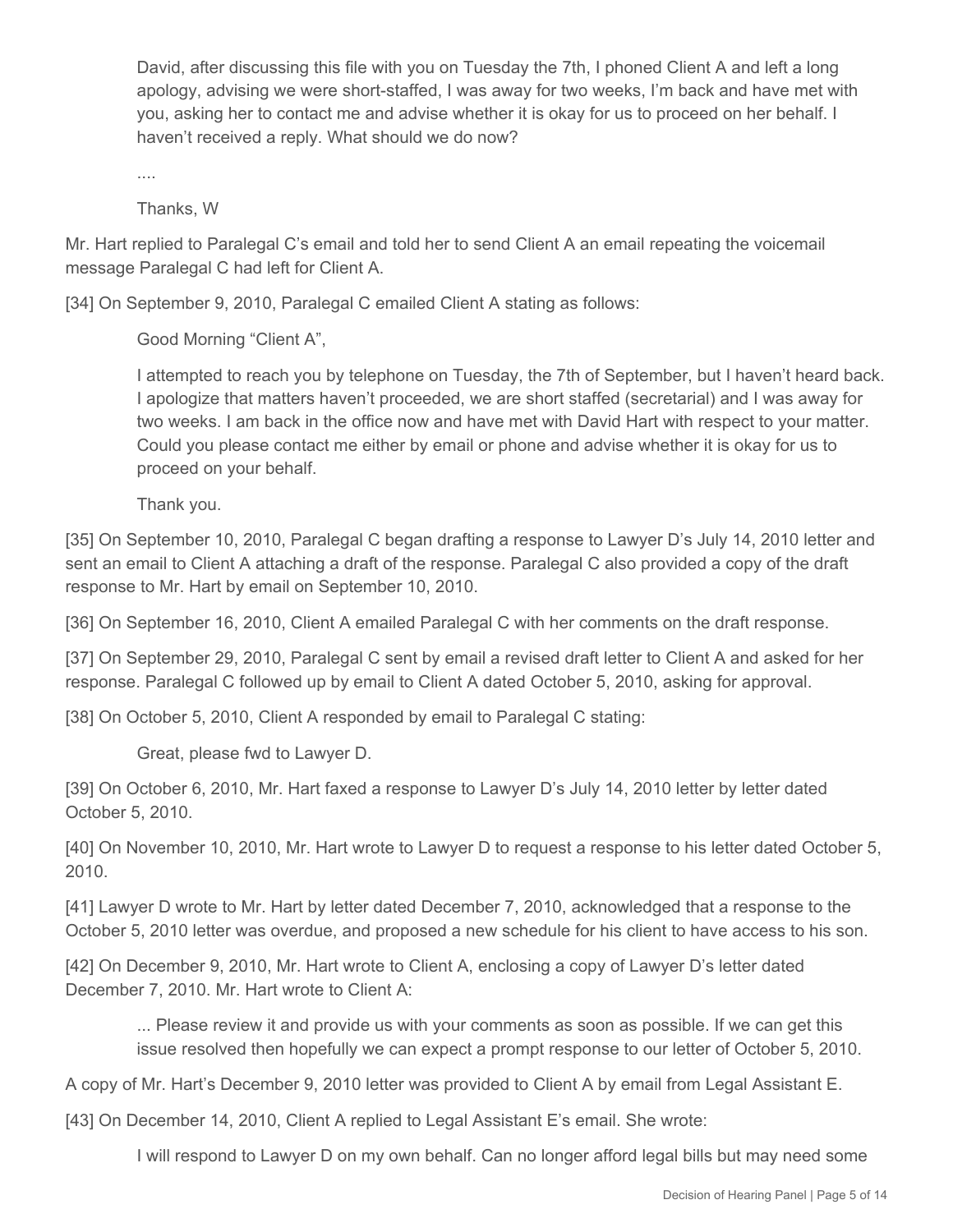assistance from time to time.

**Thanks** 

"Client A"

[44] Legal Assistant E responded to Client A's email on December 14, 2010 and told Client A that Lawyer D would not be able to deal with her directly until Mr. Hart was removed as solicitor of record. Legal Assistant E advised that Mr. Hart had a Notice of Intention to Act in Person in his file, which Client A signed when she first retained Mr. Hart, which would need to be filed and Client A would have to satisfy Mr. Hart's final account before Client A could act on her own. Legal Assistant E asked Client A to get in touch to confirm her instructions to proceed as Legal Assistant E described.

[45] On December 14, 2010, Legal Assistant E and Client A also spoke over the telephone. Client A asked if her file could be transferred to a paralegal other than Paralegal C. Legal Assistant E also emailed Mr. Hart and asked for his instruction about whether or not he wanted to get off the record as Client A's counsel. Mr. Hart replied by email, instructing Legal Assistant E to:

Pursue A/R and send her MITAP [sic] for signature and return and filing.

[46] On December 15, 2010, Client A emailed Legal Assistant E and confirmed she wanted her file transferred to another paralegal and that she would prepare a draft response to Lawyer D and forward it to the new paralegal.

[47] On December 15, 2010, Paralegal C emailed Lawyer G, the senior partner at Mr. Hart's firm, and asked if the file could be transferred to another paralegal. Lawyer G replied that the file should be transferred to another paralegal and that he would ask Mr. Hart to speak with Client A in January. Paralegal C emailed Legal Assistant E and asked her to contact Client A to advise of the new paralegal to work on her file.

[48] On December 15, 2010, Mr. Hart sent a reply by fax to Lawyer D's December 9, 2010 letter.

[49] On or about January 12, 2011, Mr. Hart received a letter from Lawyer H, who advised he had been retained to act for Mr. B in place of Lawyer D. Mr. Hart did not provide a copy of this letter to Client A, or advise her that Lawyer H had been retained in place of Lawyer D.

[50] On January 19, 2011, Legal Assistant E emailed Mr. Hart and advised him to stop working on the file until the outstanding account receivable had been paid. Legal Assistant E noted Client A's current account receivable was approximately \$2,500 and there was \$45,073.64 held in trust on Client A's behalf.

[51] On March 9, 2011, Client A emailed Paralegal I, the new paralegal assigned to her file and stated:

Hi "Paralegal I". Very glad you have been assigned this case and am hopeful you can assist with moving it forward to a final resolution. The attached letter was the last "offer" letter sent to Lawyer D, in October 2010 again we await a response. This has already gone on too long and needs to be resolved. Please advise as to the best course of action Thanks "Client A".

[52] On March 15, 2011, Paralegal I replied to Client A by email and said:

Hello "Client A", I would suggest one more further follow up with Lawyer D's office requesting a response to our October correspondence. If he continues to not respond, we may have no choice but to proceed with a Court application.

[53] Client A responded to Paralegal I's March 15, 2011 email the same day. Her email said:

Please see the attached response I have prepared that simply needs to go on your letterhead and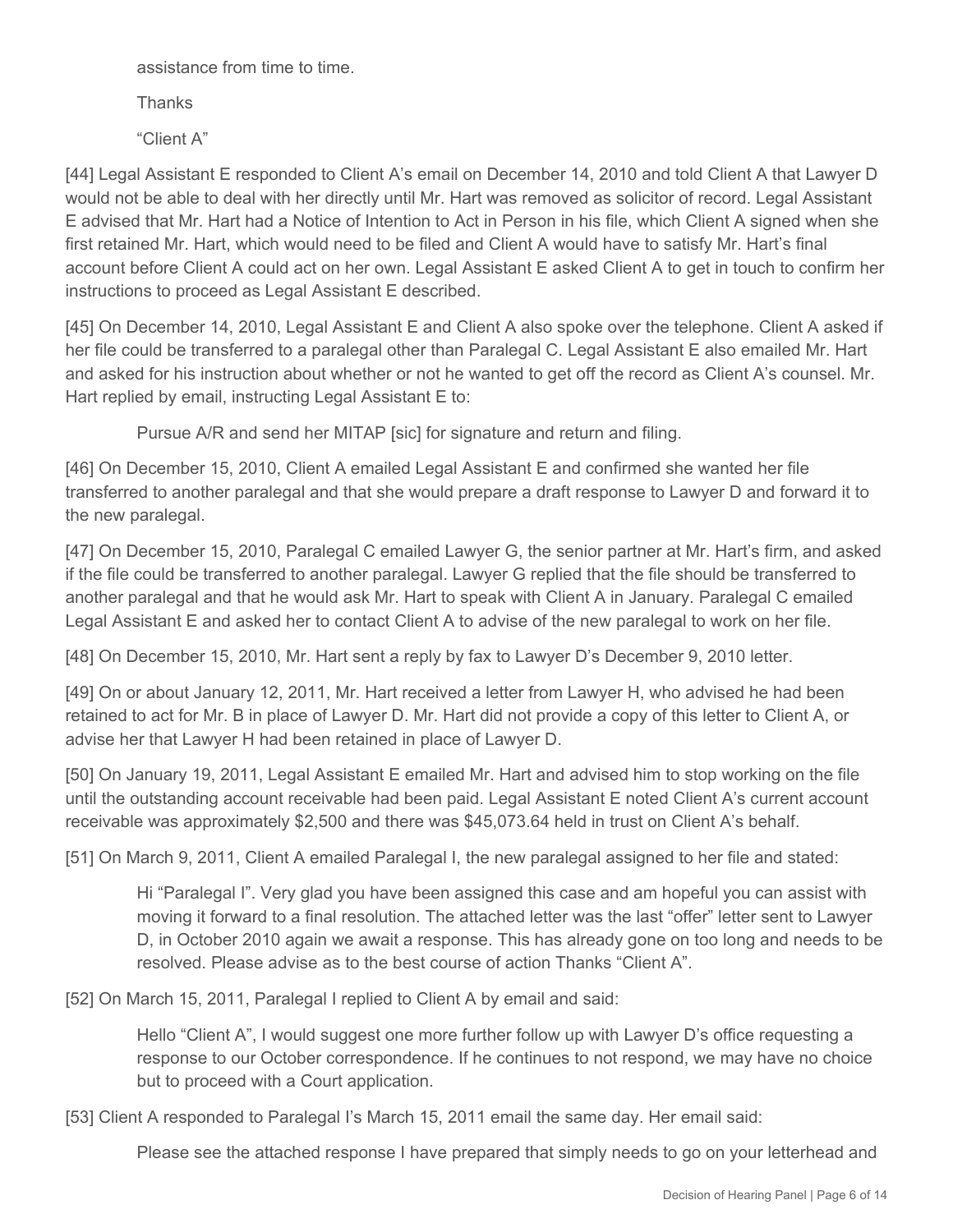be sent to Lawyer D. Again I do not need to proof it again nor do I need a copy of it. If there is anything else you want to add that may have an impact please feel free. Thanks for your reply.

[54] On April 20, 2011, Legal Assistant E emailed Mr. Hart and provided him a copy of her previous note of January 19, 2011 and said:

We need to figure out what we are going to do on this file. Her a/r now is about \$2700. She needs to decide whether she still wants us to act and if so, we need to secure our a/r and further retainer some how [sic].

If not, let's get off record and get paid!

Any suggestions?

Here are my notes from January. …

[55] On April 21, 2011, Legal Assistant E sent a statement of account to Client A by email, requested that she pay the outstanding amount of \$2,877.93 immediately and advised they needed to discuss if Client A wished Mr. Hart to continue representing her. Client A replied to Legal Assistant E by email the same day and said:

I am confused as I had previously been told ... and been billed for you to tell me (: not to send payments and that the payment would be withdrawn from the funds you have in trust. Now I am being billed twice this time and the Feb 2011 fee for you to ask me to pay the account. I would still like a meeting to review the amount of money that I have already paid which is far greater than I was initially advised and again the "work" done by Paralegal C the former paralegal was completely inadequate and well below satisfactory. I still require representation and trust that moving forward, more effort can be devoted to push this file, which is far from complex, to some sort of final resolution.

[56] On April 27, 2011, Mr. Hart wrote to Lawyer H advising that Lawyer D was authorized to forward to Lawyer H the sum of \$45,073.65, being one-half of the net proceeds of the sale from the family home.

[57] On April 29, 2011, Legal Assistant E spoke with Client A by telephone to discuss her outstanding account receivable and the funds Mr. Hart held in trust on her behalf. Client A asked if the trust funds were being held in an interest bearing trust account. Legal Assistant E reported the conversation to Mr. Hart and Paralegal I by email. Paralegal I responded to Legal Assistant E's email the same day and copied Mr. Hart.

[58] On May 2, 2011, Client A met with Mr. Hart and Legal Assistant E in an attempt to address her outstanding concerns. At the meeting, Mr. Hart assured Client A that he would provide her with a letter outlining her options, but he did not send Client A this letter as he told her he would.

[59] On May 5, 2011, Secretary F advised Client A by email that Mr. Hart had talked to Lawyer H, who said he would be reviewing his file materials and would provide an update.

[60] On May 18, 2011, Mr. Hart wrote to Lawyer H to request a reply to his October 5, 2010 letter.

[61] On July 27, 2011, Lawyer H wrote to Mr. Hart about his client's proposed summer access visits with his son. Paralegal I provided a copy of this letter to Client A on July 29, 2011 and asked for her instructions. Client A emailed Paralegal I with her instructions on August 2, 2011. In her email she said:

...

Please I am begging you to get me out of this marriage and to a resolution. As this matter has been dragged out unnecessarily and I have now purchased a second DIY Divorce Kit in addition to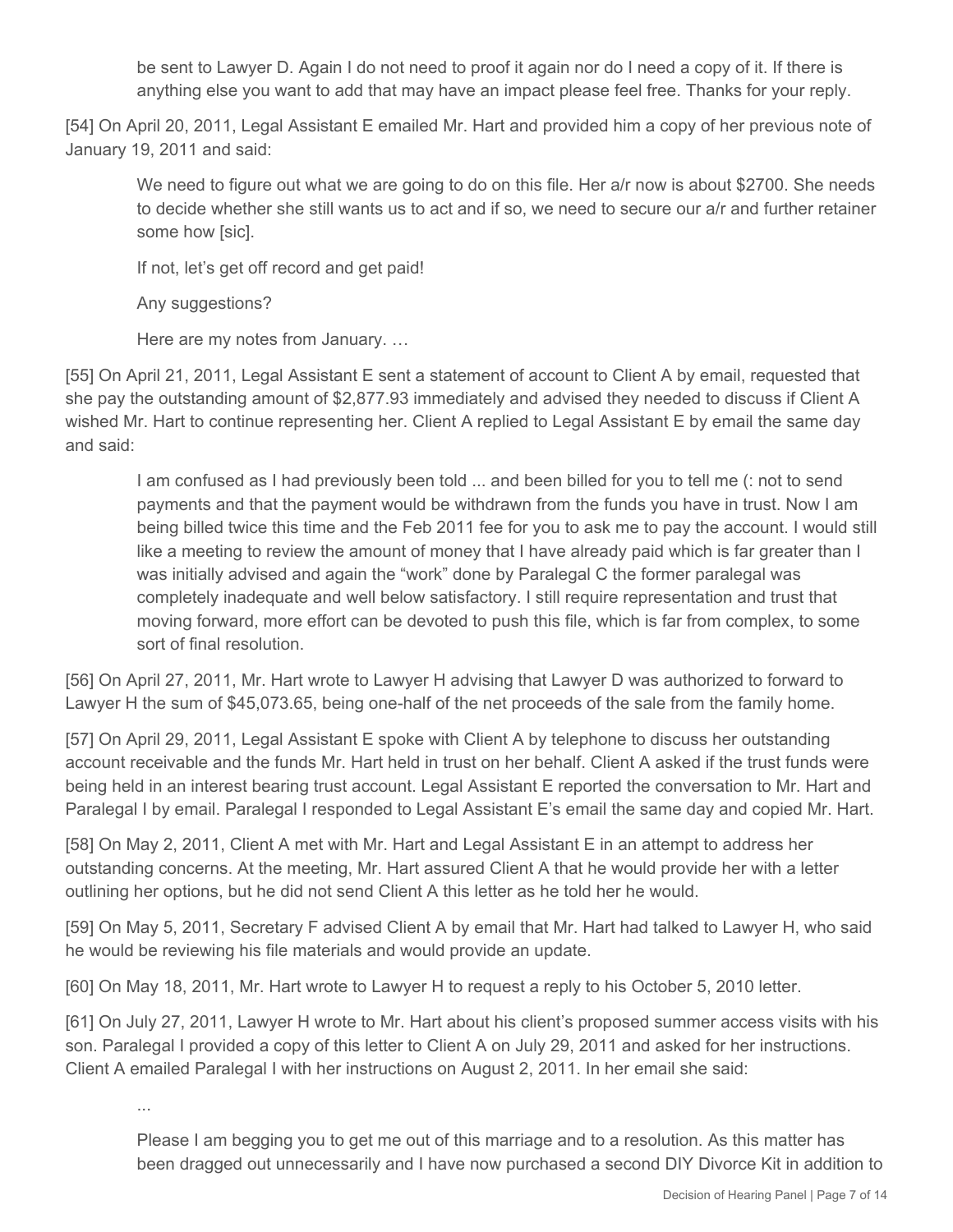having attempted to work with a FJC x 2 and the New West Mediation Practicum Program to no avail in addition to several years of legal fees I am begging you to please make a concentrated effort and help me.

I met with Mr. Hart and Legal Assistant E back in April/May at which time I met with them on a Mon and Mr. Hart advised me he would send me a letter at no cost by Wed outlining my options and their costs in addition to the reconciled bill shortly thereafter and it is now approximately 3-4 months later and still nothing.

…

[62] On August 10, 2011, Mr. Hart wrote to Lawyer H in reply to Lawyer H's July 27, 2011 letter. In the concluding paragraph of this letter Mr. Hart wrote:

Lastly, despite your advice in May of this year that you would respond to our client's proposal as set out in our correspondence to Lawyer D in October of 2010, we have still not had any response. It appears we are going to have to take application in this respect and ask that you please advise of your availability during the week of September 12, 2011.

[63] On August 12, 2011, Paralegal I emailed Client A regarding access and concluded by saying "please advise as to how you wish to proceed." Client A responded by email dated August 15, 2011.

[64] On August 26, 2011, Client A emailed Lawyer G and expressed her dissatisfaction with Mr. Hart's services. In her email Client A inquired about a discount to her account that Mr. Hart had previously offered her, and said she wanted to meet with Lawyer G to explain the reasons for her dissatisfaction and explain why she felt she was entitled to be reimbursed for the amount of the retainer.

[65] In response to Client A's email to Lawyer G, Mr. Hart sent a letter dated August 30, 2011 via email. The subject line of the email misstated Client A and Mr. B as having the same last name. In the letter, Mr. Hart wrote:

I have now had the opportunity to speak with Lawyer G with respect to your dissatisfaction with our services and confirm that we will agree to write off your existing accounts receivable in the amount of \$3,000.97 and provide you with a refund of an additional \$500.00.

I enclose a Notice of Intention to Act in Person and ask that if you are in agreement with the above proposal, that you sign and return same to our office. Once we have filed the Notice of Intention to Act in Person in the Court Registry, we will provide you with the refund cheque in the amount of \$500.00, together with your file materials.

[66] On September 1, 2011, Client A replied to Mr. Hart's letter of August 30, 2011 and wrote:

please resend to [email address] as I cannot open this.

BTW I am Ms [A] and My husband's name is [Mr. B]...I realize your office has only been dealing with the file for 2 yrs now but I'd like to ensure after all this time you at least have the players straight

[67] On September 7, 2011, Ms. J, another employee of Mr. Hart's firm, emailed Client A and again provided her with a copy of Mr. Hart's August 30, 2011 letter. Ms. J wrote:

"Client A",

Please find enclosed a copy of the letter as per the e-mail below.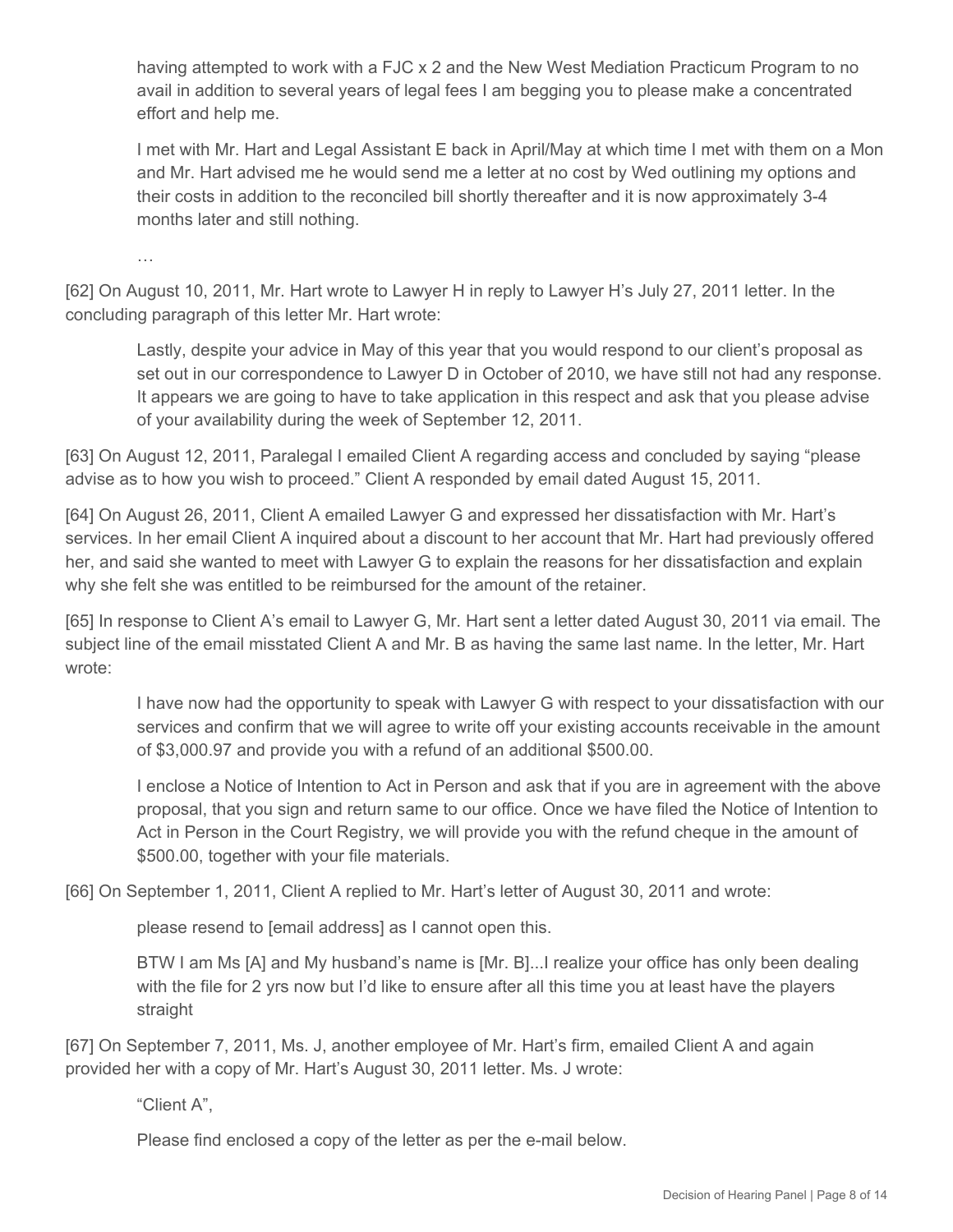Also, please note that subject line of the e-mail is now correct. This is one of the many problems that had arisen with our new computer program.

[68] On September 27, 2011, Ms. J emailed Client A again and asked her to provide a signed copy of the Notice of Intention to Act in person, so that a refund could be provided. Client A replied to Ms. J's email the same day, stated her dissatisfaction with Mr. Hart's proposed discount of fees, and advised that the address reflected on the Notice of Intention to Act in Person was incorrect.

[69] On February 17, 2012, Client A emailed Ms. J and said:

"Ms. J"

The address on page two is incorrect therefore I cannot sign the document. I would also ask that an additional \$500 refund be considered as the \$500 initially offered would likely not even cover the amount of interest that has been lost as a result of not having the money from the sale of the matrimonial home in an interest bearing savings account.

Please advise asap and in the event the refund will be increased to \$1000 and the address on page 2 can be amended … I will happily sign the document.

[70] On February 27, 2012, Client A emailed Ms. J and said:

As I can longer continue to be involved with your firm, I will sign the form as per the terms you initially presented however I want to make it very clear, I remain unsatisfied by the lack and quality of service. Please advise once you have amended the document so I can sign and return it to you.

[71] On March 1, 2012, Client A emailed Mr. Hart and stated:

Please advise once address on page 2 has been amended … and I will sign the letter

[72] On March 9, 2012, Client A filed a Notice of Intention to Act in Person form dated March 2, 2012 in the court registry.

[73] On May 2, 2012, Legal assistant E emailed Client A and asked for a copy of the filed Notice of Intention to Act in Person, and advised that the funds held in trust on her behalf would be placed into an interest bearing trust account. Legal Assistant E advised that once Mr. Hart's firm had received the filed Notice of Intention to Act in Person and the authorization form to transfer the trust funds to an interest bearing account, her file material and refund cheque would be ready for her to pick up.

[74] On May 2, 2012, Client A responded to Legal Assistant E's email and said:

I faxed you the Notice of Intention to Act in March but will scan and email it for you. It sure would have been great to have the money in an interest bearing trust account years ago. Please forward Lawyer H's contact info and I will ensure he also receives a copy.

[75] On May 7, 2012 the funds Mr. Hart held in trust on Client A's behalf were placed in an interest bearing trust account.

[76] On July 10, 2012, Client A and her husband entered into a Separation Agreement, resolving all outstanding issues.

## **ISSUES**

[77] Are the facts outlined above sufficient to find the Respondent committed professional misconduct; and is the proposed disciplinary action within the acceptable range for this conduct?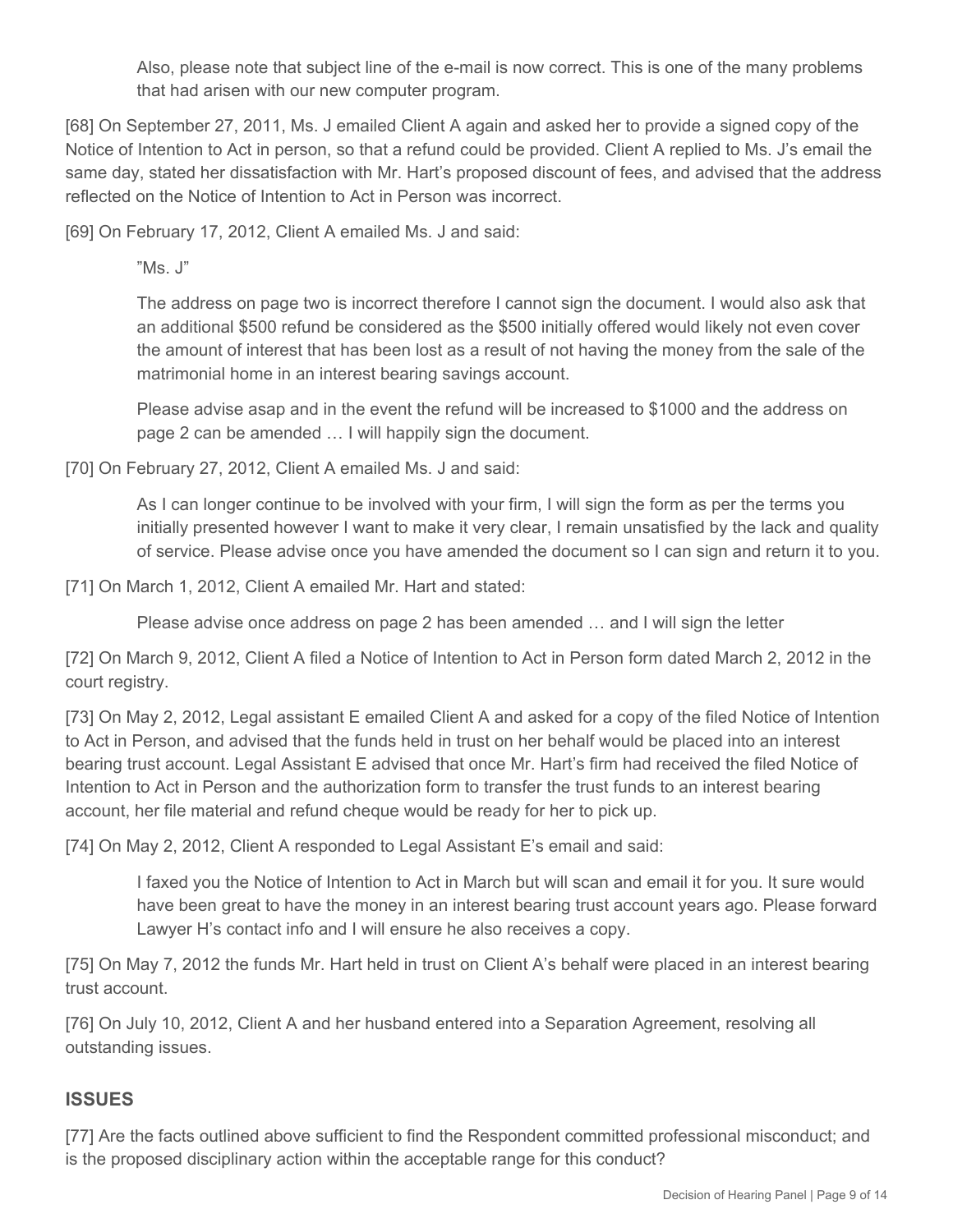## **PROFESSIONAL MISCONDUCT**

[78] Professional misconduct is not defined in the Legal Profession Act, the Law Society Rules, the Professional Conduct Handbook or the Code of Professional Conduct for British Columbia. However, it is defined in several cases, the leading case being Law Society of BC v. Martin, 2005 LSBC 16, in which the hearing panel held "whether the facts as made out disclose a marked departure from that conduct the Law Society expects of its members; if so, it is professional misconduct."

[79] What began as a relatively straightforward matrimonial matter for Client A turned into a very frustrating and seemingly never ending legal nightmare. From the time Client A retained the Respondent until her matter was finally concluded (without the assistance of the Respondent), almost three years had passed. Although it was not stated, it appears this matter could have been concluded well within a year. We note that Client A was diligent throughout in her communications with the Respondent and his staff; it is unfortunate that the Respondent was not as diligent as his client.

[80] Added to the unnecessary delay, the Respondent failed to put his client's funds in an interest bearing account, failed to provide an opinion letter when he promised to do so, failed to correct an address on a Notice of Intention to Act in Person, failed to notify his client that her husband's lawyer had been replaced, and failed to inform his client that he would cease work until his account was paid.

[81] We have no difficulty concluding that the actions and inactions of the Respondent as set out above is a marked departure from the conduct the Law Society expects of its members. We accept the Respondent's admission that he has committed professional misconduct.

# Disciplinary Action

[82] The intent of Rule 4-22 is to facilitate certainty to the parties involved and to reduce the time and costs required to conduct a hearing. Once a finding of professional misconduct has been made, the next question for the Hearing Panel is, as was stated in *Law Society of BC v. Rai*, 2011 LSBC 2 at paragraph 7: "Is the proposed disciplinary action within the range of a fair and reasonable disciplinary action?" It is not open to the Hearing Panel to adjust the recommendation. We must accept it as presented or reject it and return the matter to the Discipline Committee.

[83] The factors this Hearing Panel must consider in determining if the recommended disciplinary is appropriate are set out in the oft cited *Law Society of BC v. Ogilvie*, [1999] LSBC 17 as follows:

- (a) the nature and gravity of the conduct proven;
- (b) the age and experience of the respondent;
- (c) the previous character of the respondent, including details of prior discipline;
- (d) the impact upon the victim;
- (e) the advantage gained, or to be gained, by the respondent;
- (f) the number of times the offending conduct occurred;

(g) whether the respondent has acknowledged the misconduct and taken steps to disclose and redress the wrong and the presence or absence of other mitigating circumstances;

(h) the possibility of remediating or rehabilitating the respondent;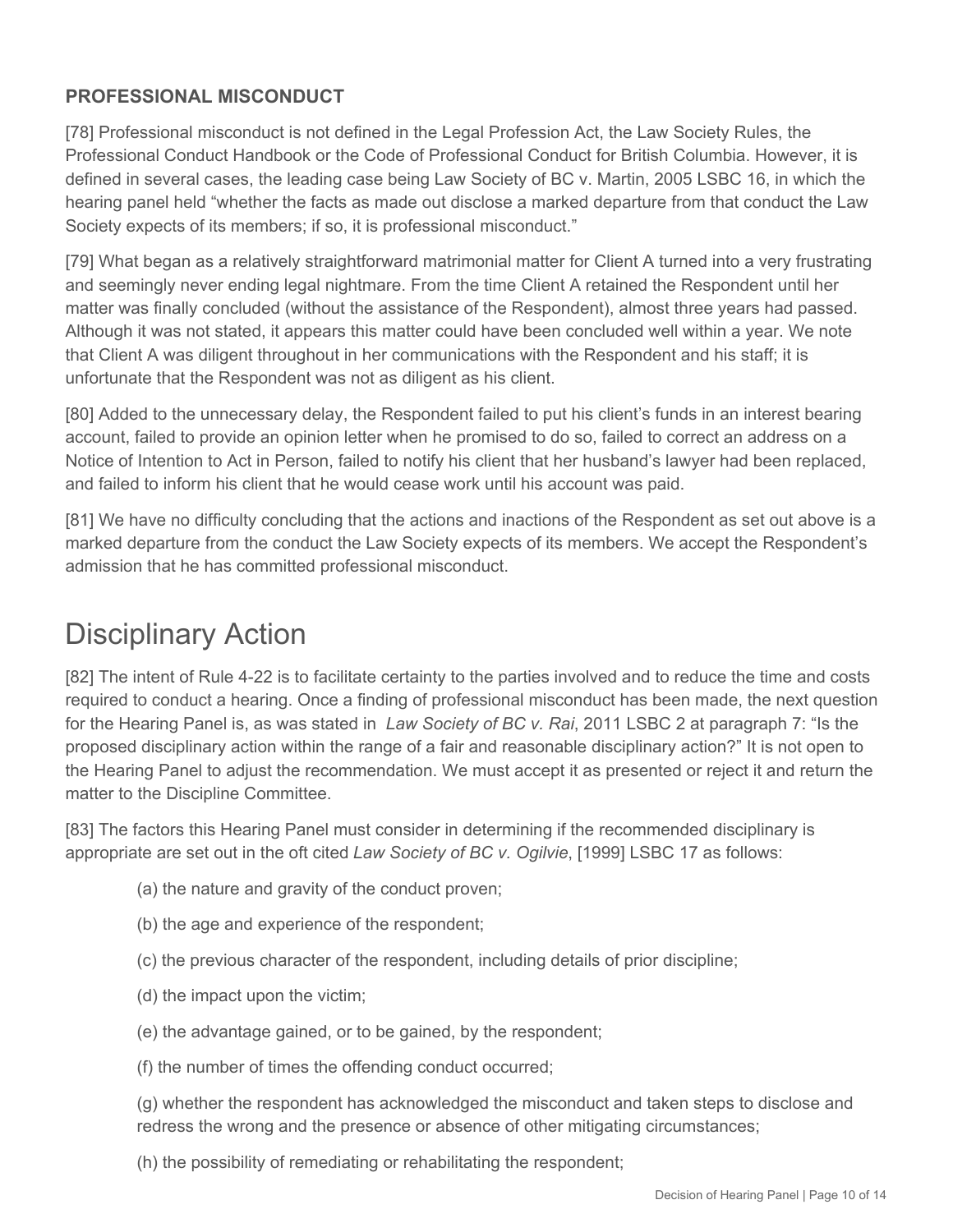(i) the impact upon the respondent of criminal or other sanctions or penalties;

- (j) the impact of the proposed penalty on the respondent;
- (k) the need for specific and general deterrence;
- (l) the need to ensure the public's confidence in the integrity of the profession; and
- (m) the range of penalties imposed in similar cases.

The factors applicable to this case are set out below.

#### **The nature and gravity of the conduct proven**

[84] Failing to provide a sufficient level of service to one's client is a serious matter. Although not as harmful to the profession as a matter of deceit or the misappropriation of client funds, this misconduct still strikes at the heart of the public interest in the administration of justice and the trust the public will have in lawyers generally.

#### **The age and experience of the respondent**

[85] The Respondent is 77 years of age and has been practising law for almost 53 years. He is an experienced family law litigator.

#### **Character of the respondent, including details of prior discipline**

[86] The Respondent has a lengthy history with the Law Society consisting of three prior citations, three conduct reviews and a referral to the Competency Committee (predecessor to the Practice Standards Committee). As recounted in the Law Society submissions, the details of his Professional Conduct Record (PCR) are as follows:

(a) In October 1978, the Respondent attended a conduct review for inducing an employee at another lawyer's office to release a conveyancing file and an executed deed of land, and for issuing a trust cheque for which the funds were not yet available, as the deposit for the funds had not yet cleared with the bank.

(b) In May 1980, the Respondent attended a conduct review to address his conduct in opening mail addressed to opposing counsel's client and for failing to respond to opposing counsel's correspondence.

(c) In 1985, the Respondent admitted professional misconduct and conduct unbecoming in respect of allegations in a citation authorized in November 1983 for failing to provide quality of service to a client, failure to respond to the Law Society and for misleading the Law Society regarding the same matter. The Respondent was reprimanded, and fined \$1,000.

(d) In 1990, the Competency Committee ordered a Peer Review of the Respondent's practice. Upon reviewing the Peer Review report, the Competency Committee directed that a Law Office Management and Systems ("LOMAS") review would be done approximately one month after the LOMAS program was implemented, with monitoring to be conducted by Law Society staff.

(e) On October 2, 1990, the Respondent provided undertakings to the Competency Committee to: a) never take another drink; b) to make the changes to his practice recommended in the Peer Review;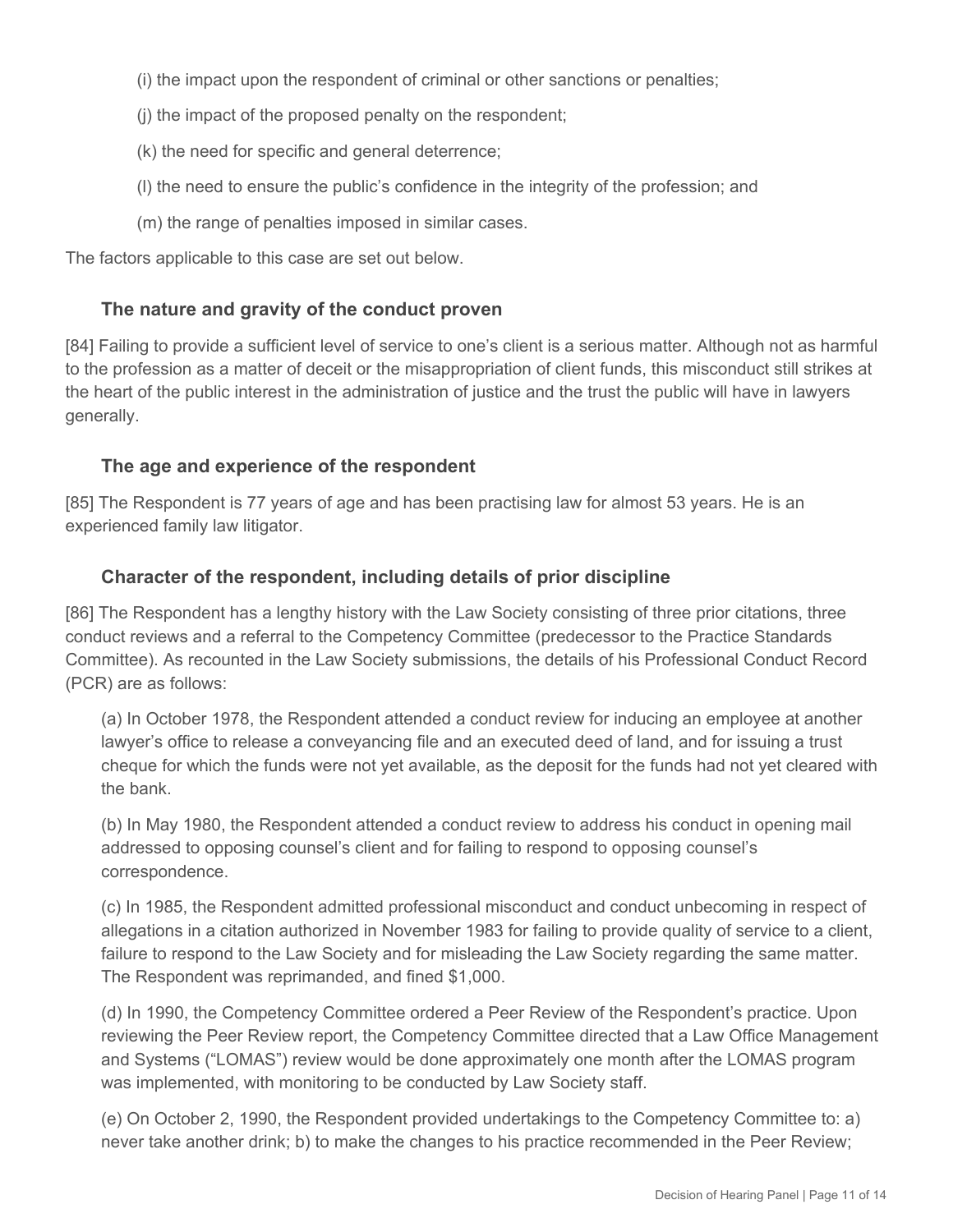and c) to take a remedial program in LOMAS.

(f) In February 1991, the Competency Committee referred the Respondent to the Lawyer's Assistance Committee and directed that the final Peer Review Report and the LOMAS review report be referred to the Discipline Committee. In July 1991, when the Competency Committee considered a follow-up report, the Committee directed that a contract be considered with the Respondent that would allow for continuing monitoring of him and his practice. In October 1991, the Competency Committee directed the Respondent to attend at a physician for an assessment, diagnosis, prognosis and proposed plan of treatment to determine whether the Respondent was fit to continue in practice. In March 1992, the Competency Committee accepted the Respondent's proposal to continue regular visits with his physician, who would provide reports to the Committee, to engage in regular counselling sessions through Interlock with reports to be provided to the Committee, and that his doctor was to advise the Committee if the Respondent ceased taking his prescribed medication. In November 1992, the Respondent's Competency Committee file was closed after the Committee discontinued the requirement that it receive reports from the Respondent's physician, as there was agreement from the doctor that he immediately notify the Law Society if the Respondent ceased being his patient or if he deviated from "complete sobriety".

(g) In September 1995, the Respondent was cited for applying trust funds held on behalf of an estate towards his client's outstanding legal account in the client's family law matter, when the client did not consent and the Respondent had not been retained to act for the estate. The Respondent also threatened to destroy his client's file if she did not retrieve it from his office. The Respondent was reprimanded and ordered to pay a fine of \$1,000.

(h) In February 1999, the Respondent attended a conduct review to address his advice to a client not to grant her former husband access to their daughter, despite that there was a court order providing him with specified access.

(i) In November 2007, the Respondent admitted professional misconduct in respect of a citation issued in May 2007 for his conduct in taking a client's oath on an affidavit, and relying on the affidavit after the affiant advised him some of the statements in the affidavit were untrue and for misleading the court by telling the court that a witness had been subpoenaed when she had not. He was fined \$2,000.

#### **The impact upon the victim**

[87] The Respondent's misconduct impacted Client A emotionally and financially. The emotional impact was caused by the lengthy delay and not receiving the quality of service properly due her. The financial impact was ultimately addressed by the Respondent but, at the time, unnecessarily added to the stress Client A experienced. Fortunately, in the end, Client A was able to obtain the legal result she desired.

## **The advantage gained, or to be gained, by the respondent**

[88] The Respondent gained nothing by this misconduct.

## **The number of times the offending conduct occurred**

[89] The misconduct was of a recurring nature and occurred over a lengthy period of time but, fortunately, only involved one client.

## **Whether the respondent has acknowledged the misconduct and taken steps to disclose**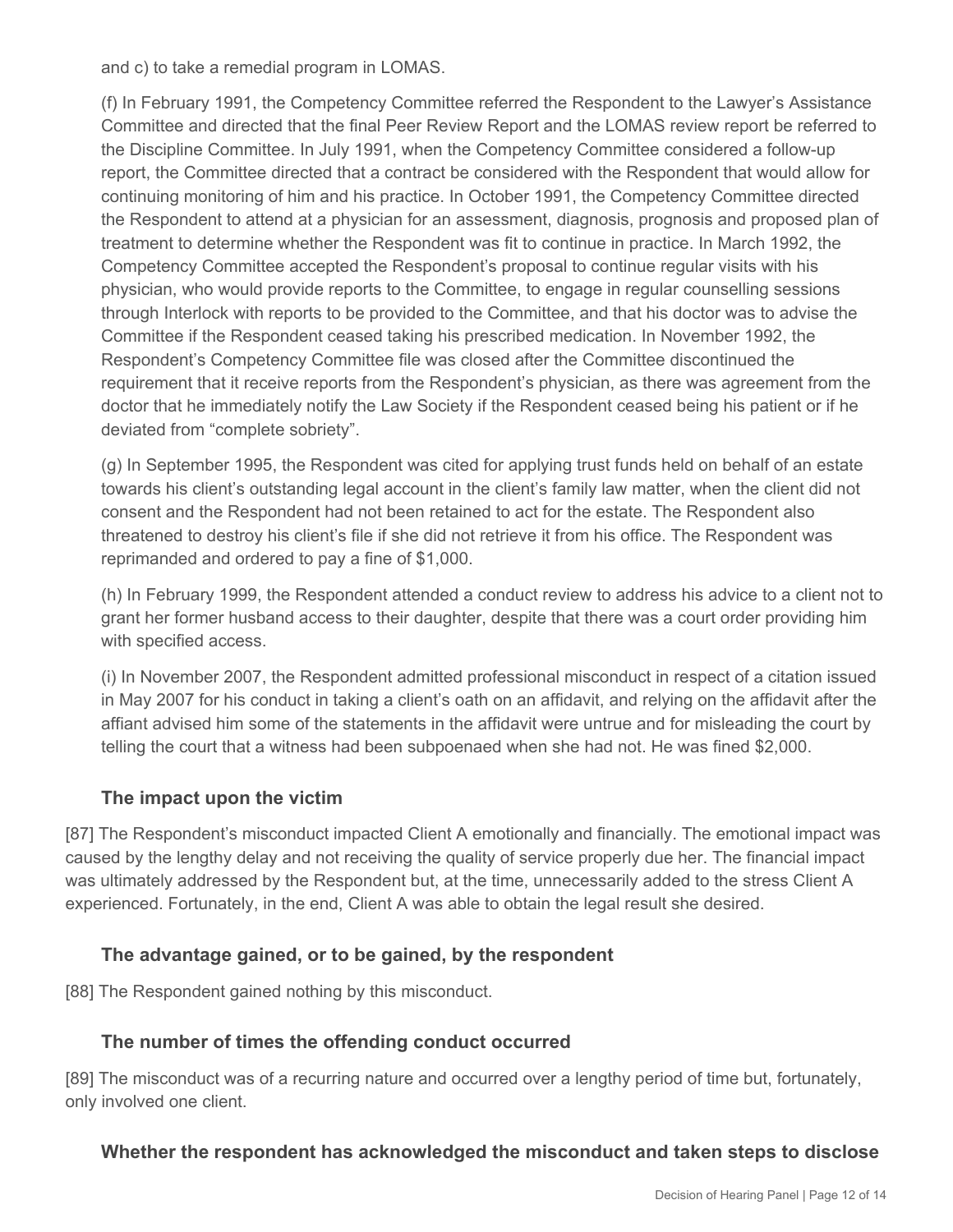#### **and redress the wrong and the presence or absence of other mitigating circumstances**

[90] The Respondent has done the following in mitigation:

- (a) admitted to the misconduct without the necessity of a hearing;
- (b) written off Client A's account amounting to \$3,000;
- (c) further reimbursed Client A \$500; and
- (d) compensated a partner in the firm for his time spent on the file.

#### **The impact of the proposed penalty on the respondent**

[91] The Respondent has a stated willingness and an ability to pay the proposed fine and costs.

#### **The range of penalties imposed in similar cases**

[92] The misconduct in this case was described as a "quality of service" as opposed to a matter involving deceit. The range of penalties involved in this type of case is generally a fine and costs. We are persuaded that the two most relevant prior cases, as set out in the submissions of the Law Society and the Respondent, are *Law Society of BC v. Epstein*, 2011 LSBC 12; and *Law Society of BC v. McLellan*, 2011 LSBC 23.

[93] In *Epstein* the admitted misconduct in an estate matter involved a failure: a) to keep the client reasonably informed; b) to answer within a reasonable time communications from the client that required a response; c) to do the work that the respondent had been engaged to do promptly so that its value to the client would not be diminished or lost; and d) to do the work accurately. The respondent had a disciplinary record that included two prior conduct reviews and a practice review. The respondent was fined \$4,500 and ordered to pay costs of \$2,000.

[94] *McLellan* involved an estate matter as well. The admitted misconduct involved a failure by the respondent: a) to keep the client reasonably informed; b) to answer within a reasonable request from the client for information; c) to do the work at hand in a prompt manner so that its value to the client was not diminished; d) to make all reasonable efforts to provide prompt service to the client; and e) to disclose all relevant information to the client. The respondent commenced an action but failed to advance the claim or inform his client over a seven-year period. The respondent's discipline record included two conduct reviews and a citation. The respondent was fined \$5,000 and ordered to pay costs of \$3,000.

## **DISPOSITION**

[95] The only factor that gives us some pause is the Respondent's extensive Professional Conduct Record. However, similar misconduct in other cases has resulted in fines being ordered, and we see no reason to depart from the recommendation. The prior record will require a higher fine and the recommendation is at the higher end of the range.

[96] Therefore we order that the Respondent pay:

- (a) a fine in the amount of \$7,500 payable by April 30, 2014; and
- (b) costs in the amount of \$1,000 payable by April 30, 2014.

[97] The Executive Director is instructed to record Mr. Hart's admission on his professional conduct record.